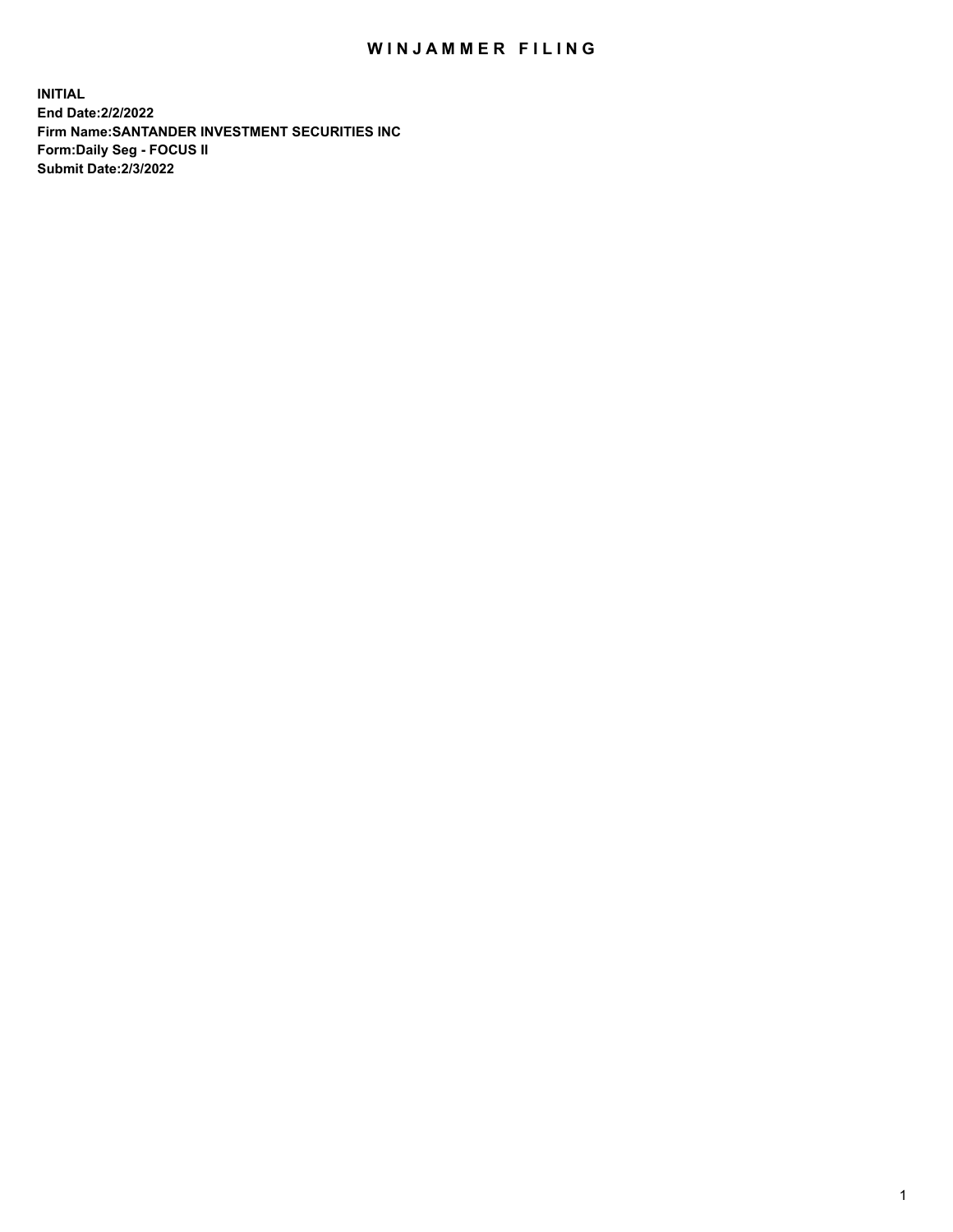**INITIAL End Date:2/2/2022 Firm Name:SANTANDER INVESTMENT SECURITIES INC Form:Daily Seg - FOCUS II Submit Date:2/3/2022**

## **Daily Segregation - Cover Page**

| Name of Company                                                             | <b>SANTANDER INVESTMENT</b> |
|-----------------------------------------------------------------------------|-----------------------------|
|                                                                             | <b>SECURITIES INC</b>       |
| <b>Contact Name</b>                                                         | <b>Richard Ro</b>           |
|                                                                             |                             |
| <b>Contact Phone Number</b>                                                 | (212) 350-3662              |
| <b>Contact Email Address</b>                                                | richard.ro@santander.us     |
|                                                                             |                             |
| FCM's Customer Segregated Funds Residual Interest Target (choose one):      |                             |
| a. Minimum dollar amount: ; or                                              | 70,000,000                  |
| b. Minimum percentage of customer segregated funds required:%; or           | $\overline{\mathbf{0}}$     |
| c. Dollar amount range between: and; or                                     | 00                          |
| d. Percentage range of customer segregated funds required between: % and %. | 0 <sub>0</sub>              |
| FCM's Customer Secured Amount Funds Residual Interest Target (choose one):  |                             |
| a. Minimum dollar amount: ; or                                              | <u>0</u>                    |
| b. Minimum percentage of customer secured funds required:%; or              | $\underline{\mathbf{0}}$    |
| c. Dollar amount range between: and; or                                     | 0 <sub>0</sub>              |
| d. Percentage range of customer secured funds required between: % and %.    | 0 <sub>0</sub>              |

FCM's Cleared Swaps Customer Collateral Residual Interest Target (choose one):

a. Minimum dollar amount: ; or **0**<br>b. Minimum percentage of cleared swaps customer collateral required:% ; or **0** b. Minimum percentage of cleared swaps customer collateral required:% ; or **0** c. Dollar amount range between:and; or **0 0** d. Percentage range of cleared swaps customer collateral required between:% and%. **0 0**

Attach supporting documents CH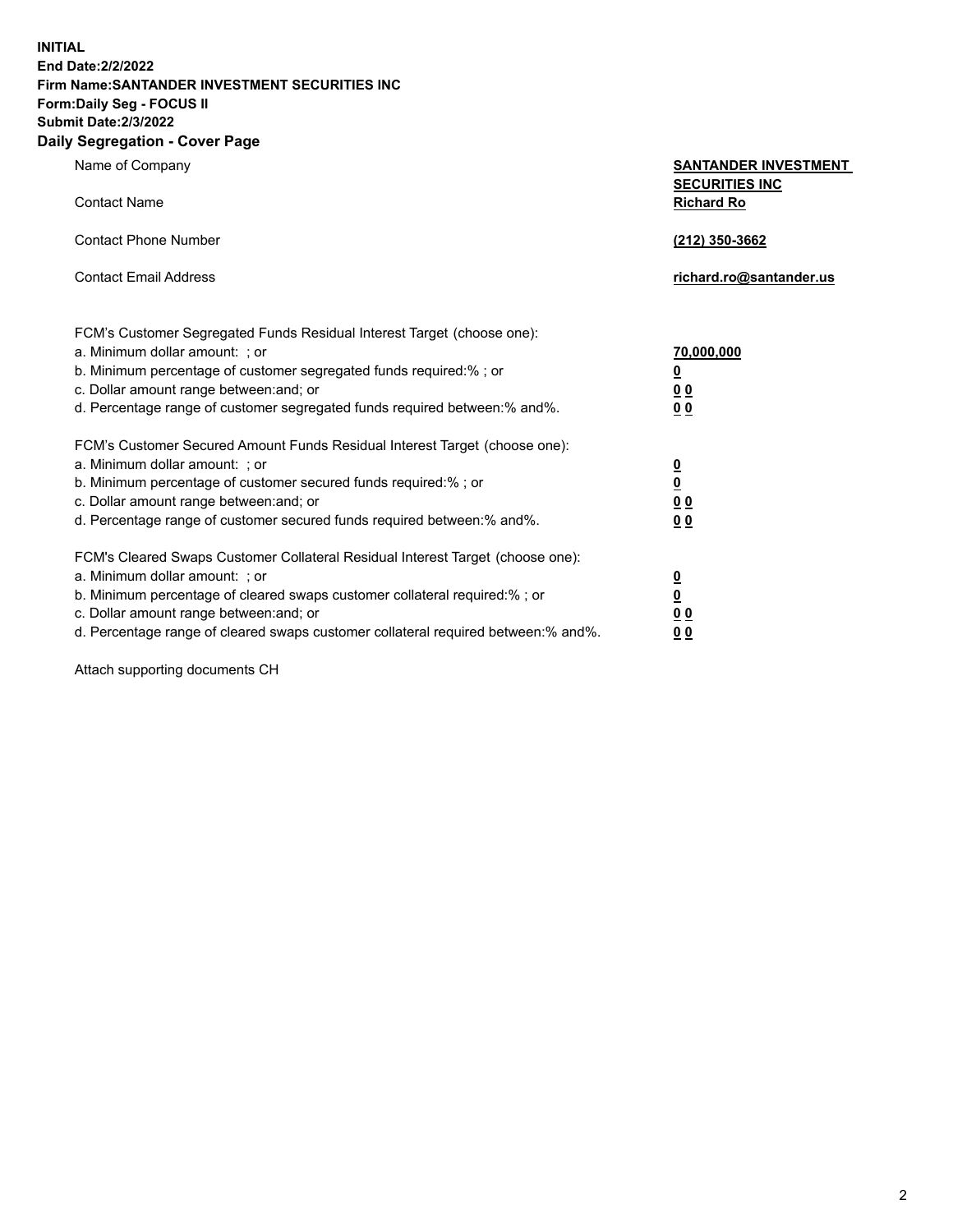## **INITIAL End Date:2/2/2022 Firm Name:SANTANDER INVESTMENT SECURITIES INC Form:Daily Seg - FOCUS II Submit Date:2/3/2022 Daily Segregation - Secured Amounts** Foreign Futures and Foreign Options Secured Amounts Amount required to be set aside pursuant to law, rule or regulation of a foreign government or a rule of a self-regulatory organization authorized thereunder **0** [7305] 1. Net ledger balance - Foreign Futures and Foreign Option Trading - All Customers A. Cash **0** [7315] B. Securities (at market) **0** [7317] 2. Net unrealized profit (loss) in open futures contracts traded on a foreign board of trade **0** [7325] 3. Exchange traded options a. Market value of open option contracts purchased on a foreign board of trade **0** [7335] b. Market value of open contracts granted (sold) on a foreign board of trade **0** [7337] 4. Net equity (deficit) (add lines 1. 2. and 3.) **0** [7345] 5. Account liquidating to a deficit and account with a debit balances - gross amount **0** [7351] Less: amount offset by customer owned securities **0** [7352] **0** [7354] 6. Amount required to be set aside as the secured amount - Net Liquidating Equity Method (add lines 4 and 5) **0** [7355] 7. Greater of amount required to be set aside pursuant to foreign jurisdiction (above) or line 6. **0** [7360] FUNDS DEPOSITED IN SEPARATE REGULATION 30.7 ACCOUNTS 1. Cash in banks A. Banks located in the United States **0** [7500] B. Other banks qualified under Regulation 30.7 **0** [7520] **0** [7530] 2. Securities A. In safekeeping with banks located in the United States **0** [7540] B. In safekeeping with other banks qualified under Regulation 30.7 **0** [7560] **0** [7570] 3. Equities with registered futures commission merchants A. Cash **0** [7580] B. Securities **0** [7590] C. Unrealized gain (loss) on open futures contracts **0** [7600] D. Value of long option contracts **0** [7610] E. Value of short option contracts **0** [7615] **0** [7620] 4. Amounts held by clearing organizations of foreign boards of trade A. Cash **0** [7640] B. Securities **0** [7650] C. Amount due to (from) clearing organization - daily variation **0** [7660] D. Value of long option contracts **0** [7670] E. Value of short option contracts **0** [7675] **0** [7680] 5. Amounts held by members of foreign boards of trade A. Cash **0** [7700] B. Securities **0** [7710] C. Unrealized gain (loss) on open futures contracts **0** [7720] D. Value of long option contracts **0** [7730] E. Value of short option contracts **0** [7735] **0** [7740] 6. Amounts with other depositories designated by a foreign board of trade **0** [7760]

7. Segregated funds on hand **0** [7765] 8. Total funds in separate section 30.7 accounts **0** [7770] 9. Excess (deficiency) Set Aside for Secured Amount (subtract line 7 Secured Statement Page 1 from Line 8)

10. Management Target Amount for Excess funds in separate section 30.7 accounts **0** [7780]

11. Excess (deficiency) funds in separate 30.7 accounts over (under) Management Target **0** [7785]

**0** [7380]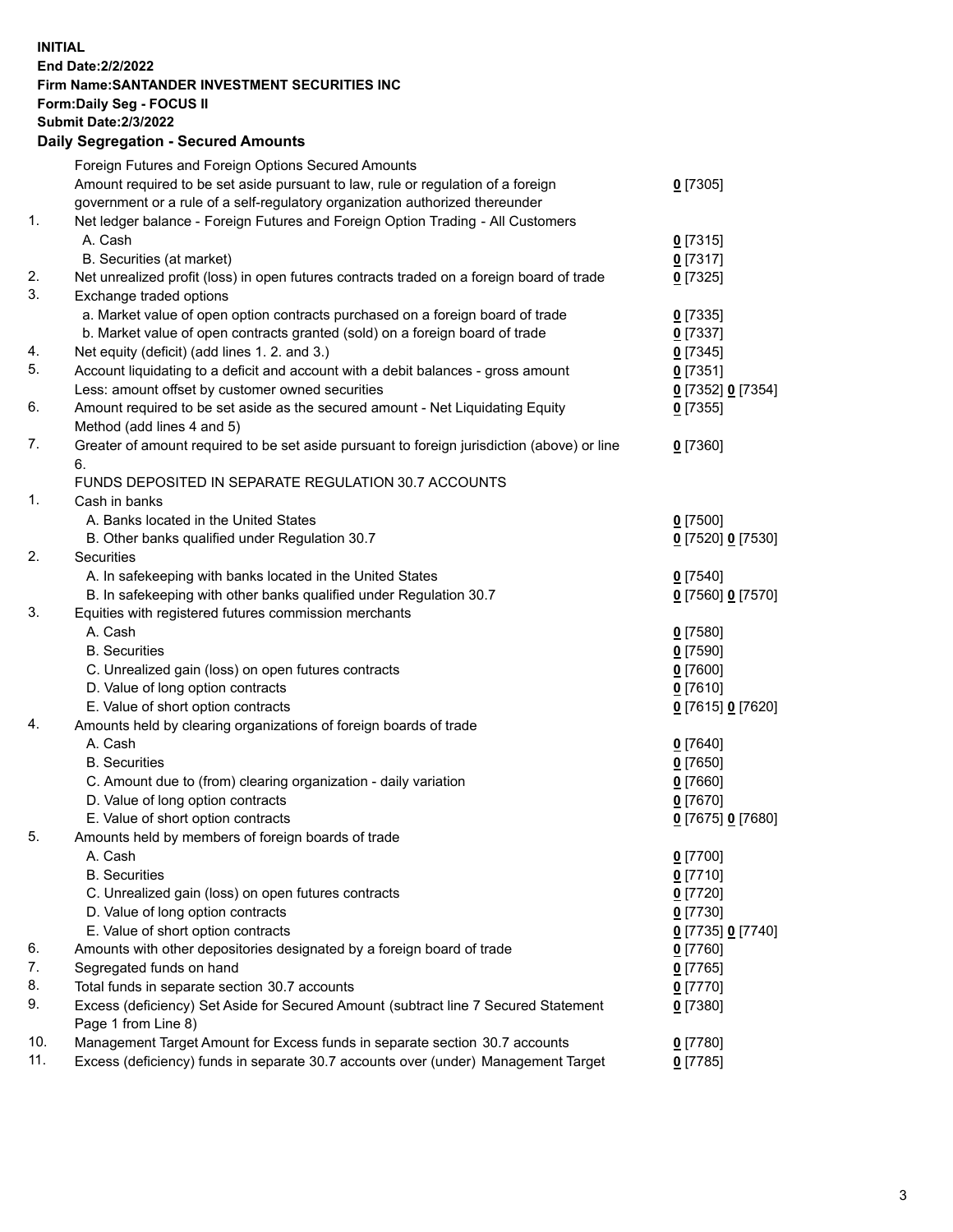| <b>INITIAL</b> | <b>End Date:2/2/2022</b>                                                                                                                                      |                                            |
|----------------|---------------------------------------------------------------------------------------------------------------------------------------------------------------|--------------------------------------------|
|                | <b>Firm Name: SANTANDER INVESTMENT SECURITIES INC</b>                                                                                                         |                                            |
|                | <b>Form:Daily Seg - FOCUS II</b>                                                                                                                              |                                            |
|                | <b>Submit Date: 2/3/2022</b>                                                                                                                                  |                                            |
|                | Daily Segregation - Segregation Statement                                                                                                                     |                                            |
|                | SEGREGATION REQUIREMENTS(Section 4d(2) of the CEAct)                                                                                                          |                                            |
| 1.             | Net ledger balance                                                                                                                                            |                                            |
|                | A. Cash                                                                                                                                                       | 2,574,002,516 [7010]                       |
|                | B. Securities (at market)                                                                                                                                     | $0$ [7020]                                 |
| 2.<br>3.       | Net unrealized profit (loss) in open futures contracts traded on a contract market                                                                            | -184,114,348 [7030]                        |
|                | Exchange traded options                                                                                                                                       |                                            |
|                | A. Add market value of open option contracts purchased on a contract market                                                                                   | 77,481,112 [7032]                          |
| 4.             | B. Deduct market value of open option contracts granted (sold) on a contract market<br>Net equity (deficit) (add lines 1, 2 and 3)                            | -30,276,896 [7033]<br>2,437,092,384 [7040] |
| 5.             | Accounts liquidating to a deficit and accounts with                                                                                                           |                                            |
|                | debit balances - gross amount                                                                                                                                 | $0$ [7045]                                 |
|                | Less: amount offset by customer securities                                                                                                                    | 0 [7047] 0 [7050]                          |
| 6.             | Amount required to be segregated (add lines 4 and 5)                                                                                                          | 2,437,092,384 [7060]                       |
|                | FUNDS IN SEGREGATED ACCOUNTS                                                                                                                                  |                                            |
| 7.             | Deposited in segregated funds bank accounts                                                                                                                   |                                            |
|                | A. Cash                                                                                                                                                       | 263,860,407 [7070]                         |
|                | B. Securities representing investments of customers' funds (at market)                                                                                        | $0$ [7080]                                 |
|                | C. Securities held for particular customers or option customers in lieu of cash (at                                                                           | $0$ [7090]                                 |
|                | market)                                                                                                                                                       |                                            |
| 8.             | Margins on deposit with derivatives clearing organizations of contract markets                                                                                |                                            |
|                | A. Cash                                                                                                                                                       | 2,117,952,032 [7100]                       |
|                | B. Securities representing investments of customers' funds (at market)                                                                                        | $0$ [7110]                                 |
|                | C. Securities held for particular customers or option customers in lieu of cash (at                                                                           | $0$ [7120]                                 |
|                | market)                                                                                                                                                       |                                            |
| 9.             | Net settlement from (to) derivatives clearing organizations of contract markets                                                                               | 80,073,602 [7130]                          |
| 10.            | Exchange traded options                                                                                                                                       |                                            |
|                | A. Value of open long option contracts                                                                                                                        | 77,481,112 [7132]                          |
|                | B. Value of open short option contracts                                                                                                                       | $-30,276,896$ [7133]                       |
| 11.            | Net equities with other FCMs                                                                                                                                  |                                            |
|                | A. Net liquidating equity                                                                                                                                     | $0$ [7140]<br>$0$ [7160]                   |
|                | B. Securities representing investments of customers' funds (at market)<br>C. Securities held for particular customers or option customers in lieu of cash (at | $0$ [7170]                                 |
|                | market)                                                                                                                                                       |                                            |
| 12.            | Segregated funds on hand                                                                                                                                      | $0$ [7150]                                 |
| 13.            | Total amount in segregation (add lines 7 through 12)                                                                                                          | 2,509,090,257 [7180]                       |
| 14.            | Excess (deficiency) funds in segregation (subtract line 6 from line 13)                                                                                       | 71,997,873 [7190]                          |
| 15.            | Management Target Amount for Excess funds in segregation                                                                                                      | 70,000,000 [7194]                          |
| 16.            | Excess (deficiency) funds in segregation over (under) Management Target Amount                                                                                | 1,997,873 [7198]                           |
|                | <b>Excess</b>                                                                                                                                                 |                                            |